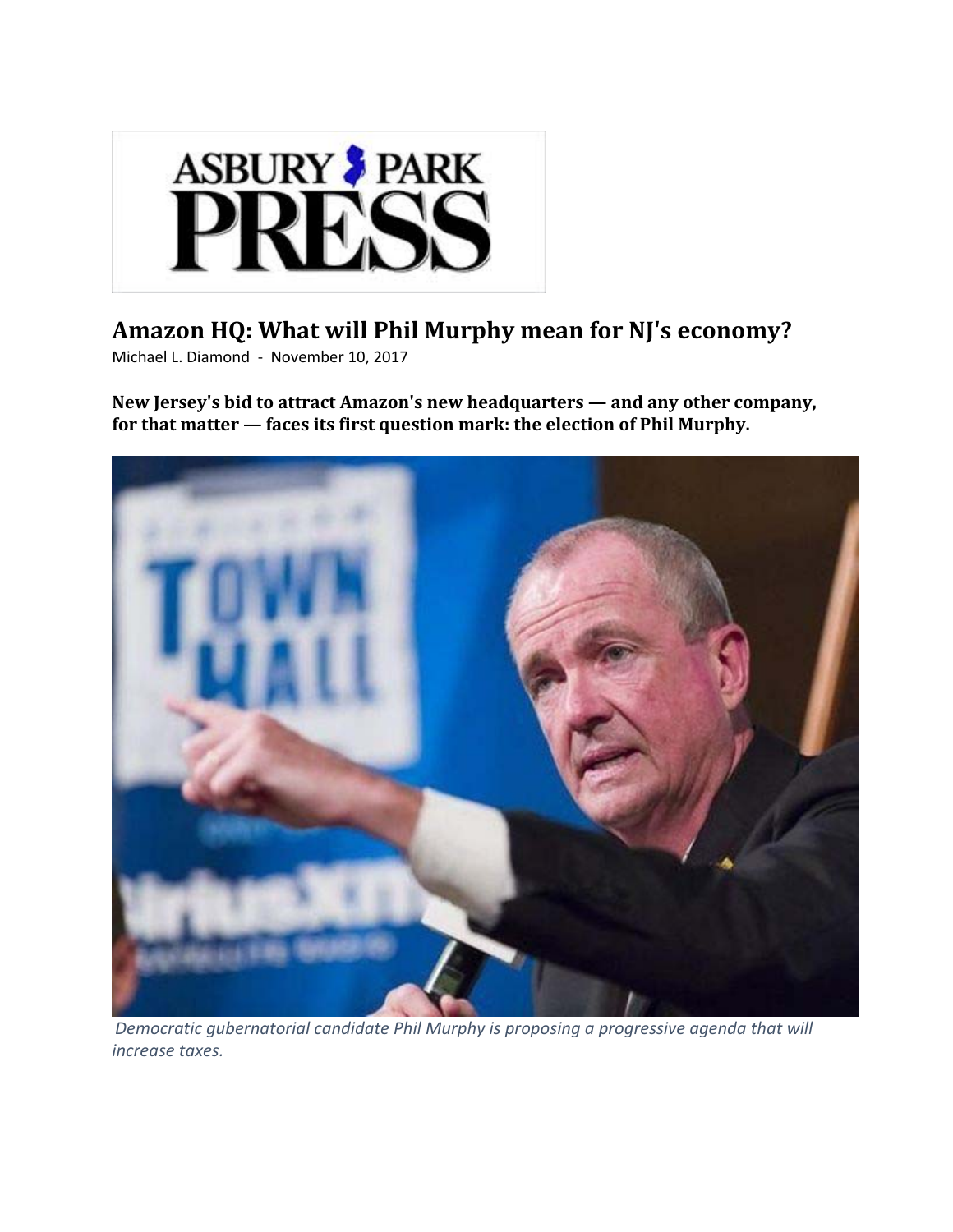The Democrat elected governor on Tuesday made jump‐starting the state's economy a priority during the campaign. But his proposals, from free community college to rebuilding NJ Transit, are running into pressure from business groups to make the state more affordable.

"I'm hopeful (the Murphy team) understands that we need to get more competitive real fast," said James Barrood, president and chief executive officer of the New Jersey Technology Council, a trade group.

Murphy's election could signal a new direction for the New Jersey economy. While the Christie administration tried to ease the tax burden on the wealthy and employers alike, Murphy said he wanted to focus on the well-being of retirees and the middle class.

It is part of a long‐standing tug‐of‐war between conservatives and progressives, but now it is playing out with the state's economic competitiveness in the spotlight.

Lurking is Amazon, the giant internet retailer that is sifting through applications from cities and states vying to host its new headquarters and up to 50,000 workers. A decision is expected in 2018.



*The New Jersey Technology Council targeted Amazon workers last week with a pitch for the company's new headquarters.*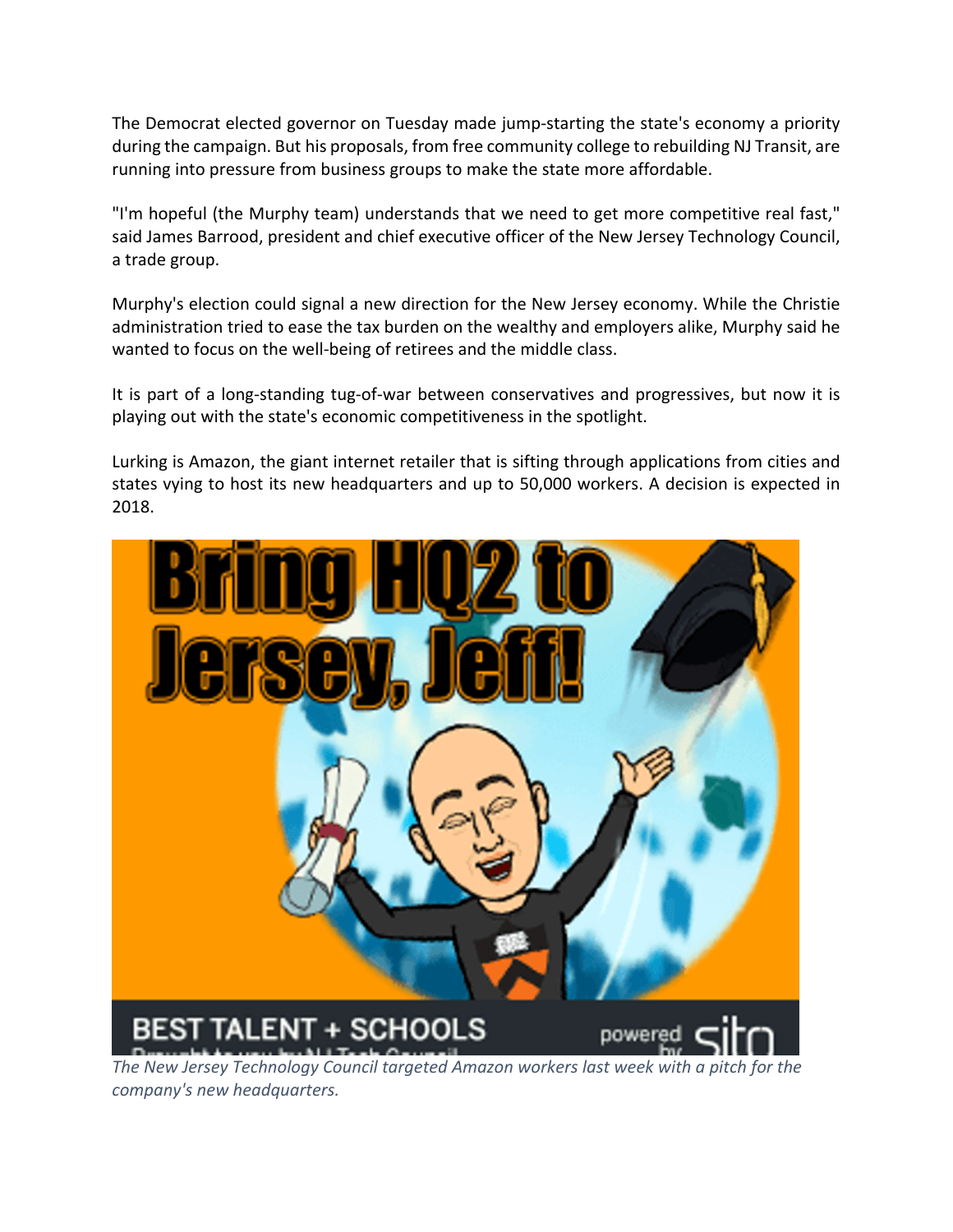Murphy istaking over a state whose economy has more than recovered since the Great Recession and has scored wins under Christie. Its generous tax incentives have landed or retained companies like Panasonic in Newark, Subaru in Camden, and iCIMS and WorkWave in revitalized Bell Works in Holmdel.

But New Jersey's economy still lags the rest of the nation. Its economy grew 1.2 percent last year, ranking 26th. Its unemployment rate of 4.7 percent in September ranked 36th. Its job growth from October 2016 to September 2017 was 0.7 percent, ranking 39th, according to government statistics.

And New Jersey isn't faring well in Washington. Congress has introduced tax bills that would take away state and local tax deductions — a move experts say hurts households in high-tax states like New Jersey most.

The sluggish growth has prompted a group called Opportunity New Jersey, led by the New Jersey Chamber of Commerce and the New Jersey Business and Industry Association, to call on policymakers to make New Jersey more affordable and competitive.

"We are at a pivotal point in New Jersey's history," said Michele Siekerka, president and chief executive officer of the New Jersey Business and Industry Association. "We have tipped the scale on affordability. If we do not start now to address that, we don't have a sustainable business model."



*Amtrak workers make repairs on railroad tracks in a tunnel at New York's Penn Station.*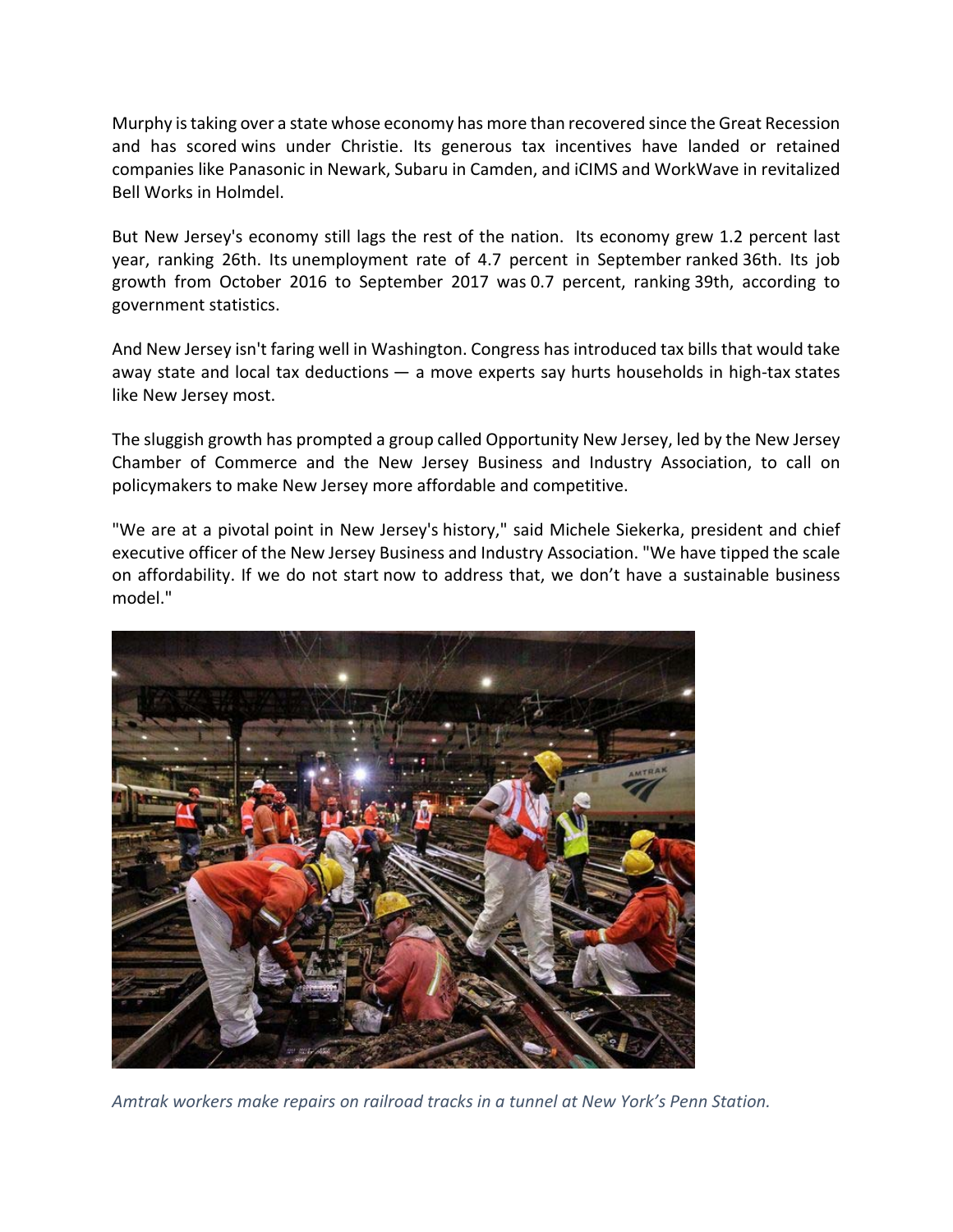**What can New Jersey workers and businesses expect from a Murphy administration?**

*Five things:*

## **1. Nothing.**

For all of the campaign promises, Murphy is walking into a job with the same problems of his predecessors: New Jersey haslots of projects on its plate, from road repairsto funding its pension system, and not enough revenue.



*New Jersey property taxes are high, but they hit some taxpayers harder. Property taxes can cost as much as 18 percent of a taxpayer's income.*

New Jerseyans are already tapped out. The average New Jersey homeowner pays \$8,500 in property taxes, the nation's highest. The top income tax rate of 8.97 percent on income of more than \$500,000, also is among the most nationwide.

The perennial budget shortfall is "just going to limit what he wants to do," said Peter Reinhart, director of the Kislak Real Estate Institute at Monmouth University in West Long Branch.

## **2. Millionaires tax**

Senate President Steve Sweeney, D‐Gloucester, tweeted after his victory last Tuesday: "The first bill we will pass in January with our new governor will be a long-overdue millionaire's tax to fairly and fully fund our schools."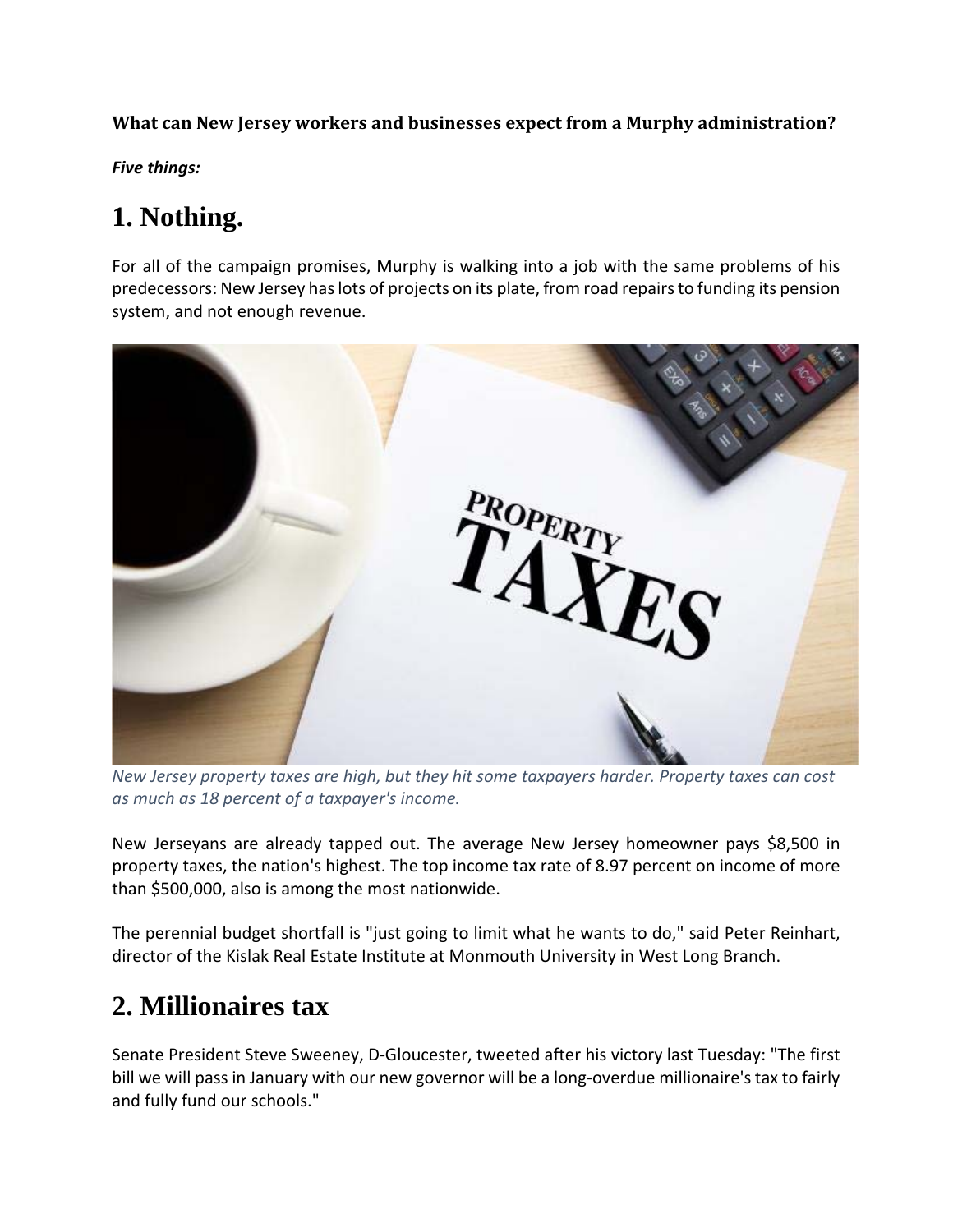

*Senate President Stephen Sweeney, D‐Gloucester, said the Senate will pass a millionaires tax to generate some of the tax revenue needed to fund the pension contribution.*

It isn't clear what the new tax rate would be, but Sweeney previously introduced a bill that would tax residents 10.75 percent on income of more than \$1 million.

The left-leaning New Jersey Policy Perspective, a research group, said the plan could help strengthen public investments.

But business groups said it would only exacerbate the number of New Jerseyans leaving for less expensive states.

"The idea that New Jersey isn't taxed enough is concerning to our clients," said John Boyd, principal of The Boyd Co., a West Windsor-based consulting firm that specializes in corporate site selection.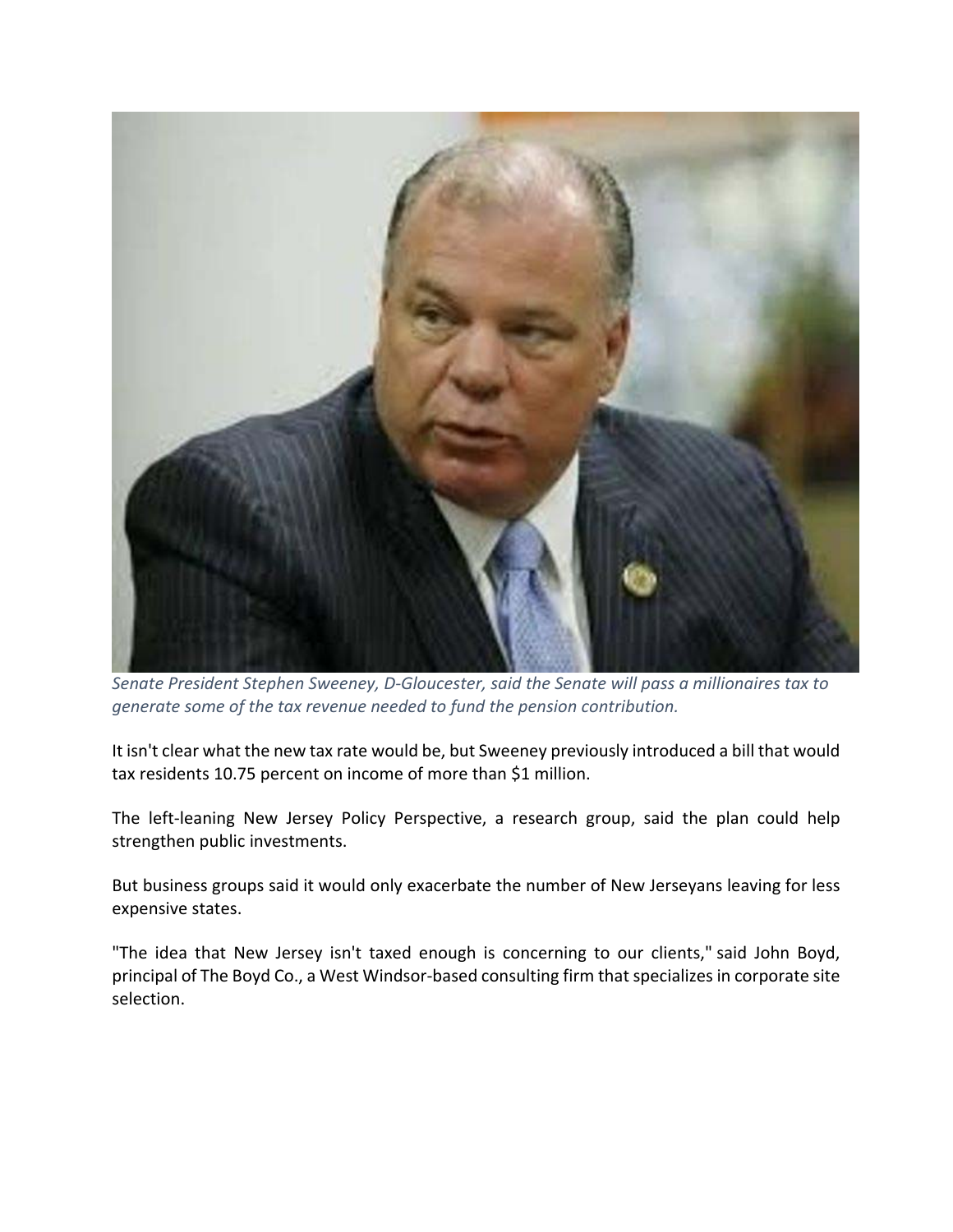# **3. Public bank**

Murphy has proposed creating a so-called public bank to bring financial relief to consumers and municipalities alike.



*Do your student loans have you feeling squeezed?*

It would help students re‐finance loans at lower interest rates; finance small‐scale infrastructure projects; provide small businesses and residents in low‐income communities more access to capital.

The idea is modeled after the Bank of North Dakota that partners with private financial institutions to boost economic development. It has no branches, but it has bankers in three offices in the state.

One question: Where would the New Jersey state bank get money to make loans?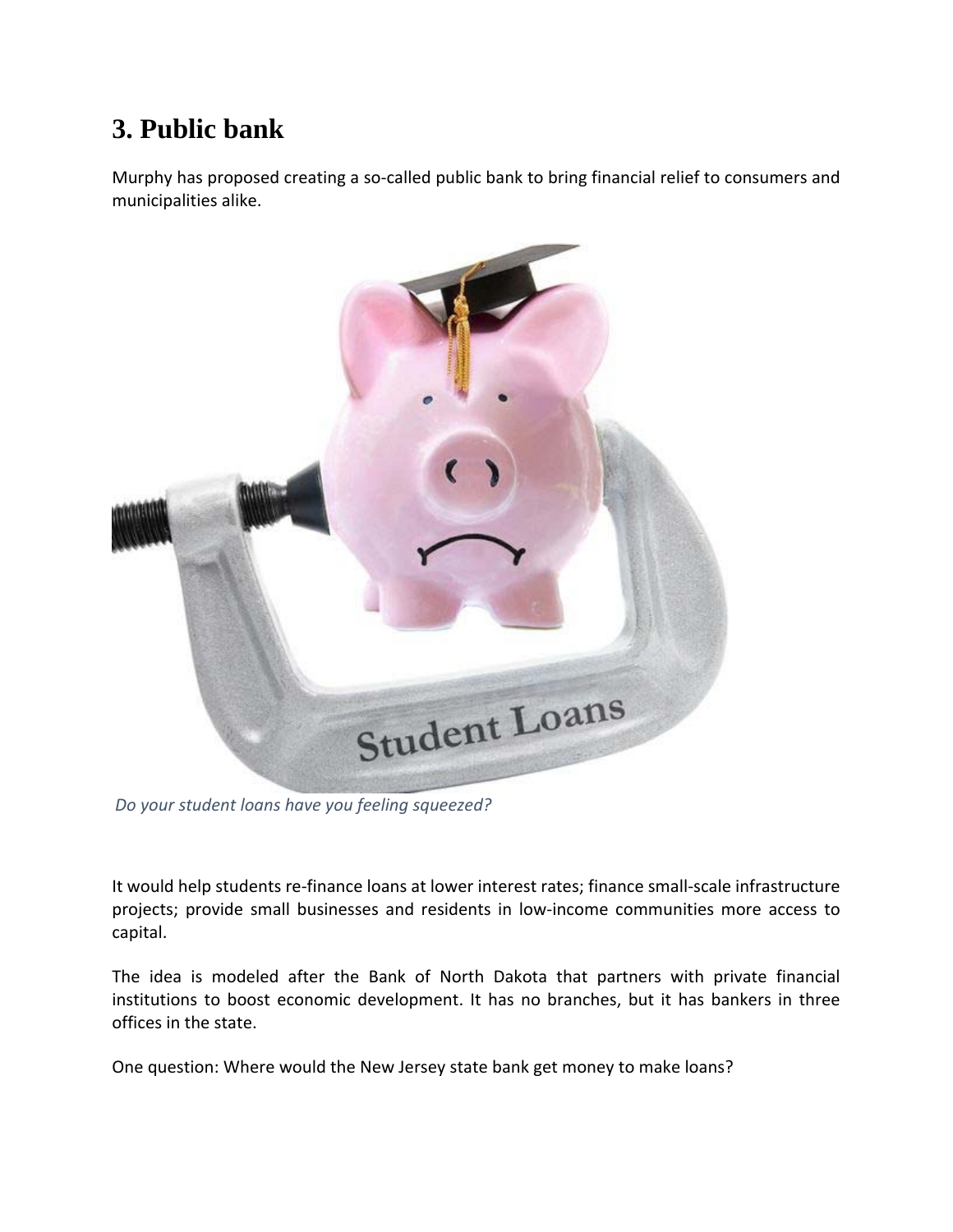If the state banks takes deposits from private banks, "it's going to be a real serious issue for those banks and hamper their ability to make loans, which is what the governor is trying to encourage," said John McWeeney, president and chief executive officer of New Jersey Bankers, a trade group.

## **4. Minimum wage hike**

Murphy said he supported increasing New Jersey's minimum wage from its current level of \$8.44 an hour to \$15 an hour in a bid to provide workers at least a living wage.

Protesters held a rally in the parking lot at Walmart in North Bergen. About 250 protesters were protesting for a higher minimum wage and workers rights. File photo

Workers might be in line for other perks. He has supported a law that would provide paid sick leave, too.

Business groups say they would fight the measures, noting they would make it more difficult to attract and retain jobs.

But consumer groups said they would give low- and middle-income New Jerseyans more financial security.

"Those work and family issues we think are going to be major parts of his administration," Phyllis Salowe‐Kaye, executive director of New Jersey Citizen Action, a consumer group, said.

### **5. Enough about Amazon, already**

What if Amazon goes elsewhere?



*Asbury Park school children will get a leg up on computer coding through a new partnership between Hope Academy and Sprockets.*

Murphy said he wants to reclaim the innovation economy by continuing to invest in higher education, creating apprenticeship programs and improving vocational training.

And he wants to expand incubators where entrepreneurs come together, work and exchange ideas.

The strategy takes aim at at least one reason New Jersey's economy is lagging. The state has fewer smaller,